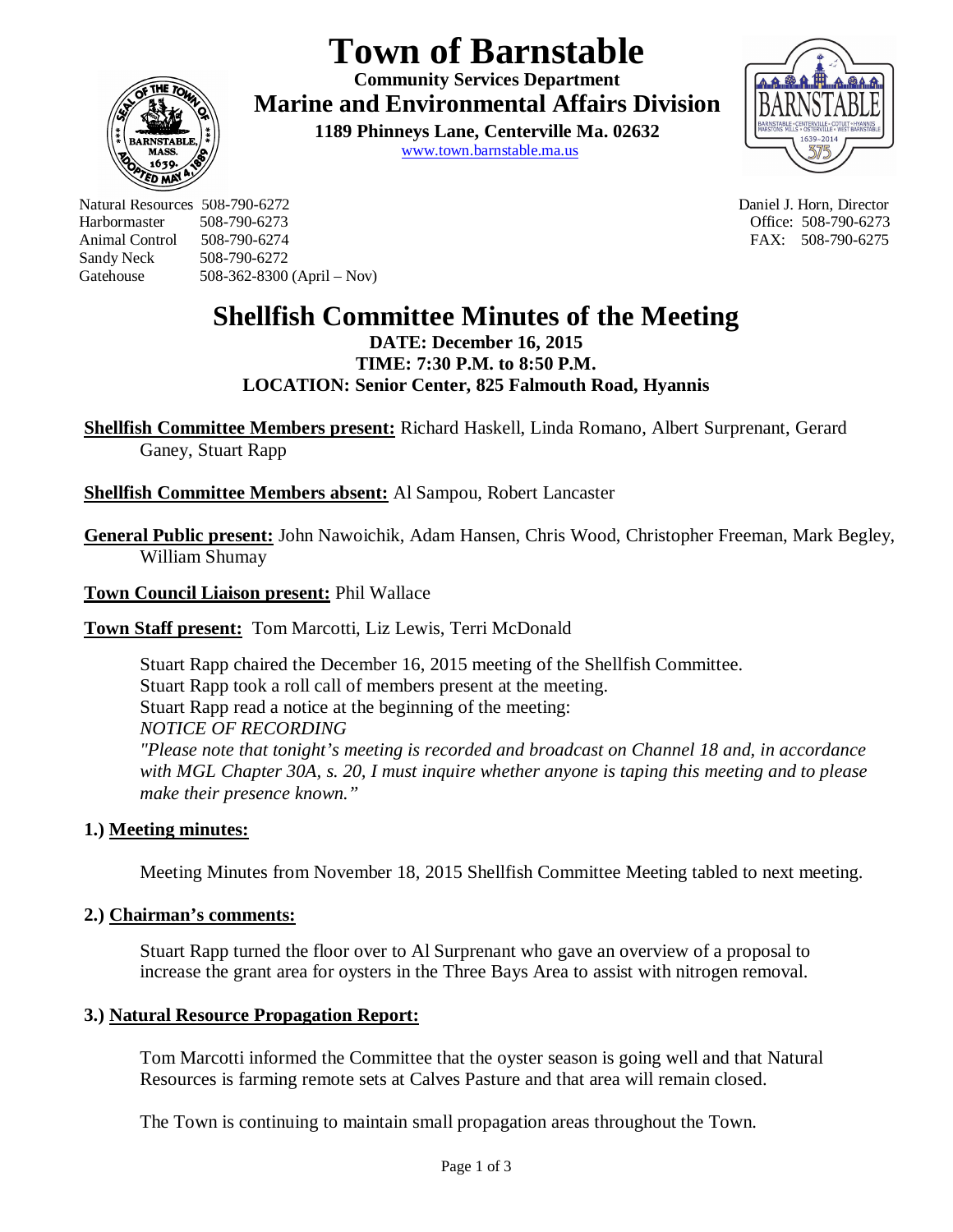Resident Shellfish Permits sold to date is 2506 which is which is the same as last year to the day. Non-Resident Permits sold to date is 265 which is 34 more than last year.

| <b>Permit Type</b>                   | 2015     | 2016     | <b>Increase</b> |
|--------------------------------------|----------|----------|-----------------|
| Resident                             | \$30.00  | \$40.00  | \$10.00         |
| Senior Resident                      | \$20.00  | \$30.00  | \$10.00         |
| Non-Resident                         | \$120.00 | \$140.00 | \$20.00         |
| Seasonal                             | \$60.00  | \$70.00  | \$10.00         |
| Commercial                           | \$500    | \$550.00 | \$50.00         |
| Senior Commercial                    | \$300.00 | \$350.00 | \$50.00         |
| <b>Aquaculture Grant Application</b> | \$25.00  | \$100.00 | \$75.00         |

The following shellfish fee increases will take place on January 1, 2016

#### **4.) Status of pending pier applications before the Conservation Committee**

Review and discussion of proposed pier application for Anthony Tavilla at 103 Main Street, Osterville, MA 02655, Map 185 / Parcels 022-001 & 050-001, petition to license and maintain a proposed fixed pier in the waters of the Centerville River.

This is a shellfishing prohibited area, the Shellfish Committee made no motions regarding this application.

Maintenance dredging will be occurring off of Dead Neck soon.

#### **5.) Old Business**

None

#### **6.) New Business**

Discussion and vote on renewal application of Christopher Woods for two acres site ng 051, license number 10-07, and issuance of a new license for a period of ten years.

The Shellfish Committee unanimously approved a motion made by Richard Haskell and seconded by Gerard Ganey to recommend approval of the renewal application Christopher Woods for two acre site ng 051, Licensed number 10-07, and issuance of a new license for a period of 10 years.

Discussion and vote on renewal application of Hendricks Paul Hendricks for two acres site ng 036, license number 11-01, and issuance of a new license for a period of ten years.

The Shellfish Committee unanimously approved a motion made by Linda Romano and Seconded by Gerard Ganey to recommend approval of the renewal application Paul Hendricks for 2 acres site ng 036, Licensed number 11-01, and issuance of a new license for a period of 10 years.

Discussion of Shellfish Aquaculture Regulation  $407 - 64$ . This regulation addresses the clean up of aquaculture sites and where the responsibility lies when grants are abandoned and issued to